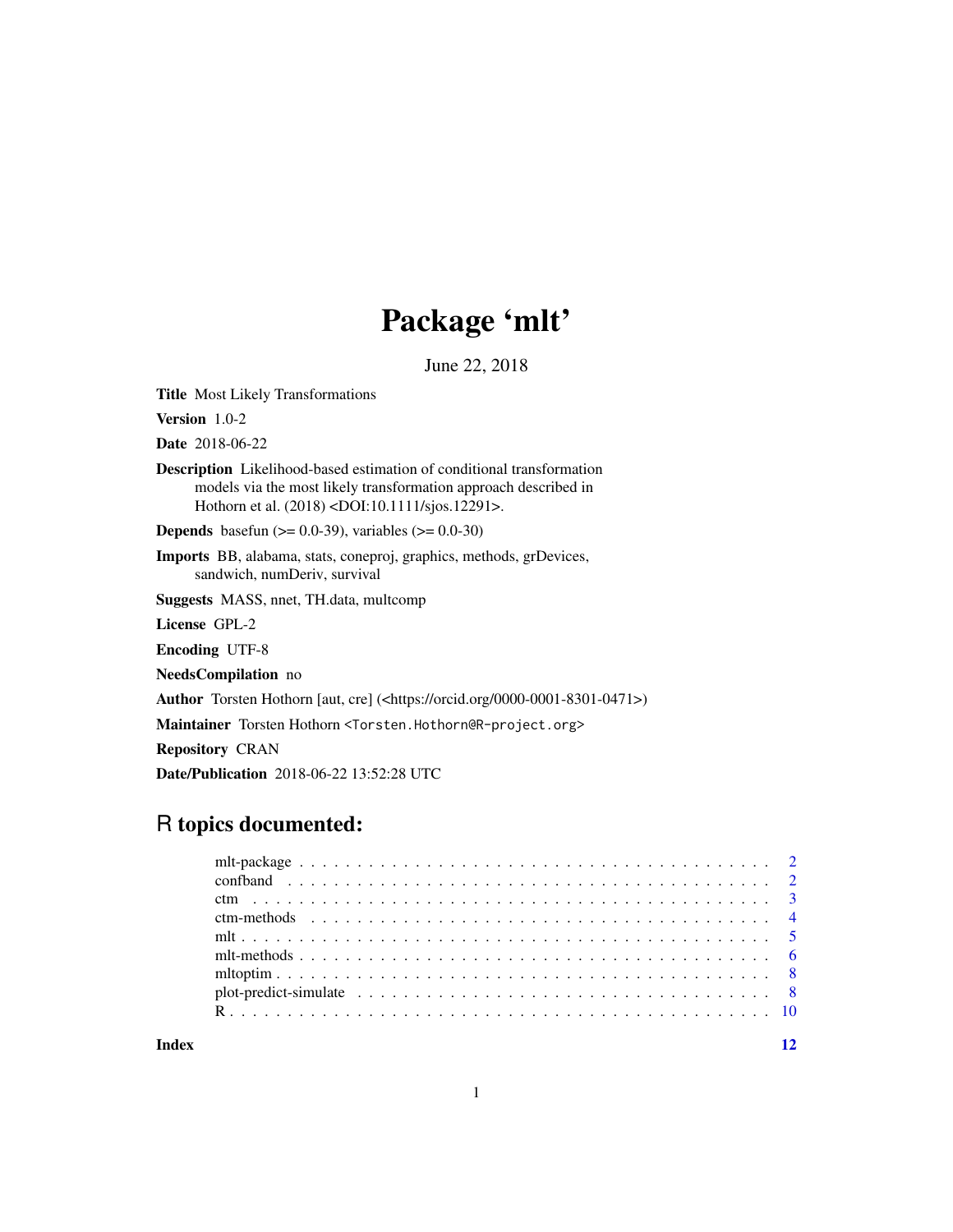<span id="page-1-0"></span>

#### **Description**

The mlt package implements maximum likelihood estimation in conditional transformation models as introduced by Hothorn et al. (2018).

An introduction to the package is available in the mlt package vignette from package mlt.docreg (Hothorn, 2018).

A short talk on most likely transformations is available from [https://channel9.msdn.com/Events](https://channel9.msdn.com/Events/useR-international-R-User-conference/useR2016/Most-Likely-Transformations)/ [useR-international-R-User-conference/useR2016/Most-Likely-Transformations](https://channel9.msdn.com/Events/useR-international-R-User-conference/useR2016/Most-Likely-Transformations).

#### Author(s)

This package is authored by Torsten Hothorn <Torsten.Hothorn@R-project.org>.

#### References

Torsten Hothorn, Lisa Moest, Peter Buehlmann (2018), Most Likely Transformations, *Scandinavian Journal of Statistics*, 45(1), 110–134, doi: [10.1111/sjos.12291.](http://doi.org/10.1111/sjos.12291)

Torsten Hothorn (2018), Most Likely Transformations: The mlt Package, *Journal of Statistical Software*, forthcoming. URL: <https://cran.r-project.org/package=mlt.docreg>.

confband *Confidence Bands*

#### **Description**

Confidence bands for transformation, distribution, survivor or cumulative hazard functions

#### Usage

```
confband(object, new data, level = 0.95, ...)## S3 method for class 'mlt'
confband(object, newdata, level = 0.95,
      type = c("trafo", "distribution", "survivor", "cumhazard"),
      K = 20, cheat = K, ...
```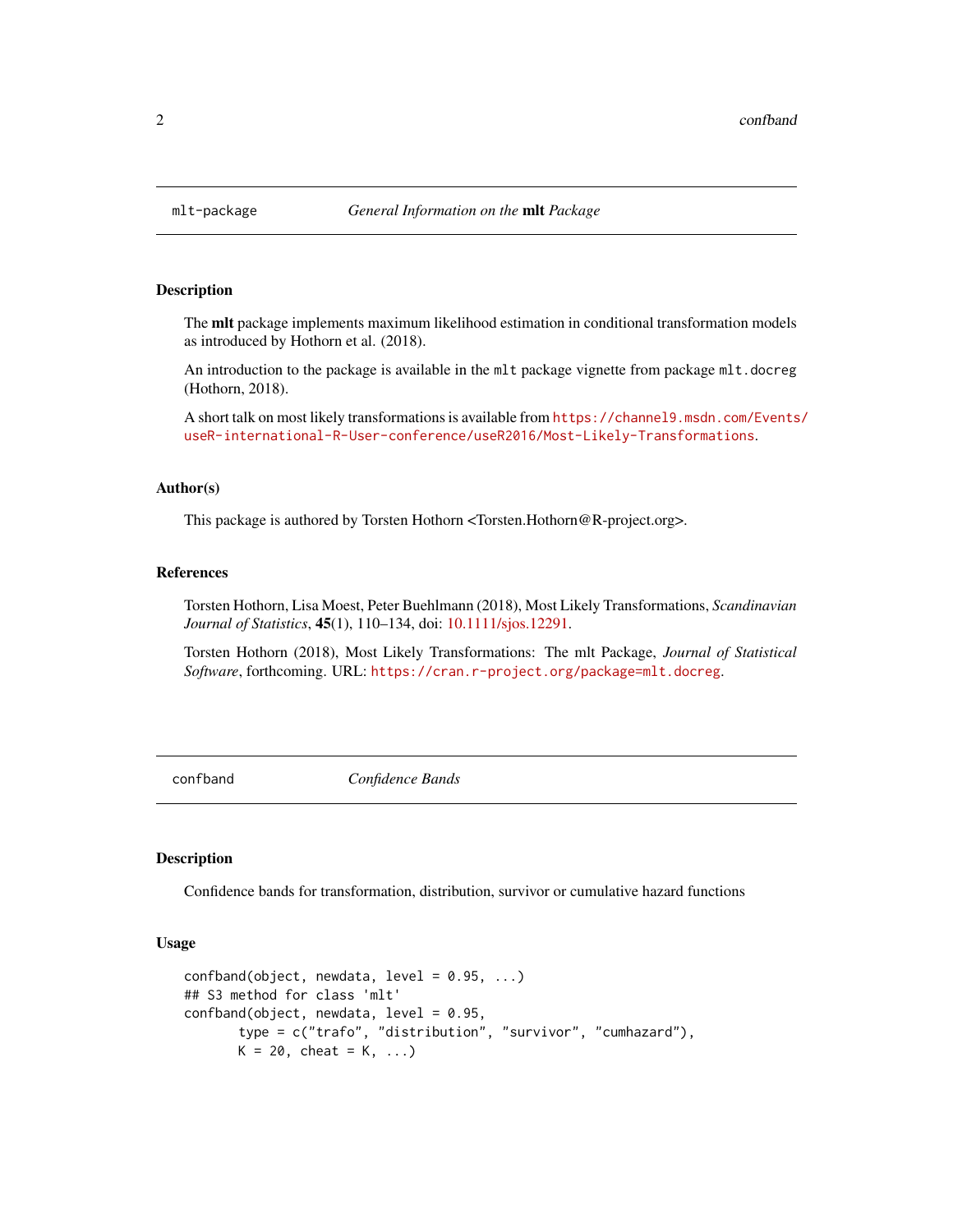<span id="page-2-0"></span>ctm 3

#### **Arguments**

| object    | an object of class mlt                                                                                     |
|-----------|------------------------------------------------------------------------------------------------------------|
| newdata   | a data frame of observations                                                                               |
| level     | the confidence level                                                                                       |
| type      | the function to compute the confidence band for                                                            |
| К         | number of grid points the function is evaluated at                                                         |
| cheat     | number of grid points the function is evaluated at when using the quantile ob-<br>tained for K grid points |
| $\ddotsc$ | additional arguments to confint.glht                                                                       |

## Details

The function is evaluated at K grid points and simultaneous confidence intervals are then interpolated in order to construct the band.

A smoother band can be obtained by setting cheat to something larger than K: The quantile is obtained for K grid points but the number of evaluated grid points cheat can be much larger at no additional cost. Technically, the nominal level is not maintained in this case but the deviation will be small for reasonably large K.

## Value

For each row in newdata the function and corresponding confidence band evaluated at the K (or cheat) grid points is returned.

<span id="page-2-1"></span>

ctm *Conditional Transformation Models*

#### Description

Specification of conditional transformation models

#### Usage

```
ctm(response, interacting = NULL, shifting = NULL, data = NULL,
   todistr = c("Normal", "Logistic", "MinExtrVal"),
   sumconstr = inherits(interacting, c("formula", "formula_basis")), ...)
```
## Arguments

| response    | a basis function, ie, an object of class basis                                                                               |
|-------------|------------------------------------------------------------------------------------------------------------------------------|
| interacting | a basis function, ie, an object of class basis                                                                               |
| shifting    | a basis function, ie, an object of class basis                                                                               |
| data        | either a data, frame containing the model variables or a formal description of<br>these variables in an object of class vars |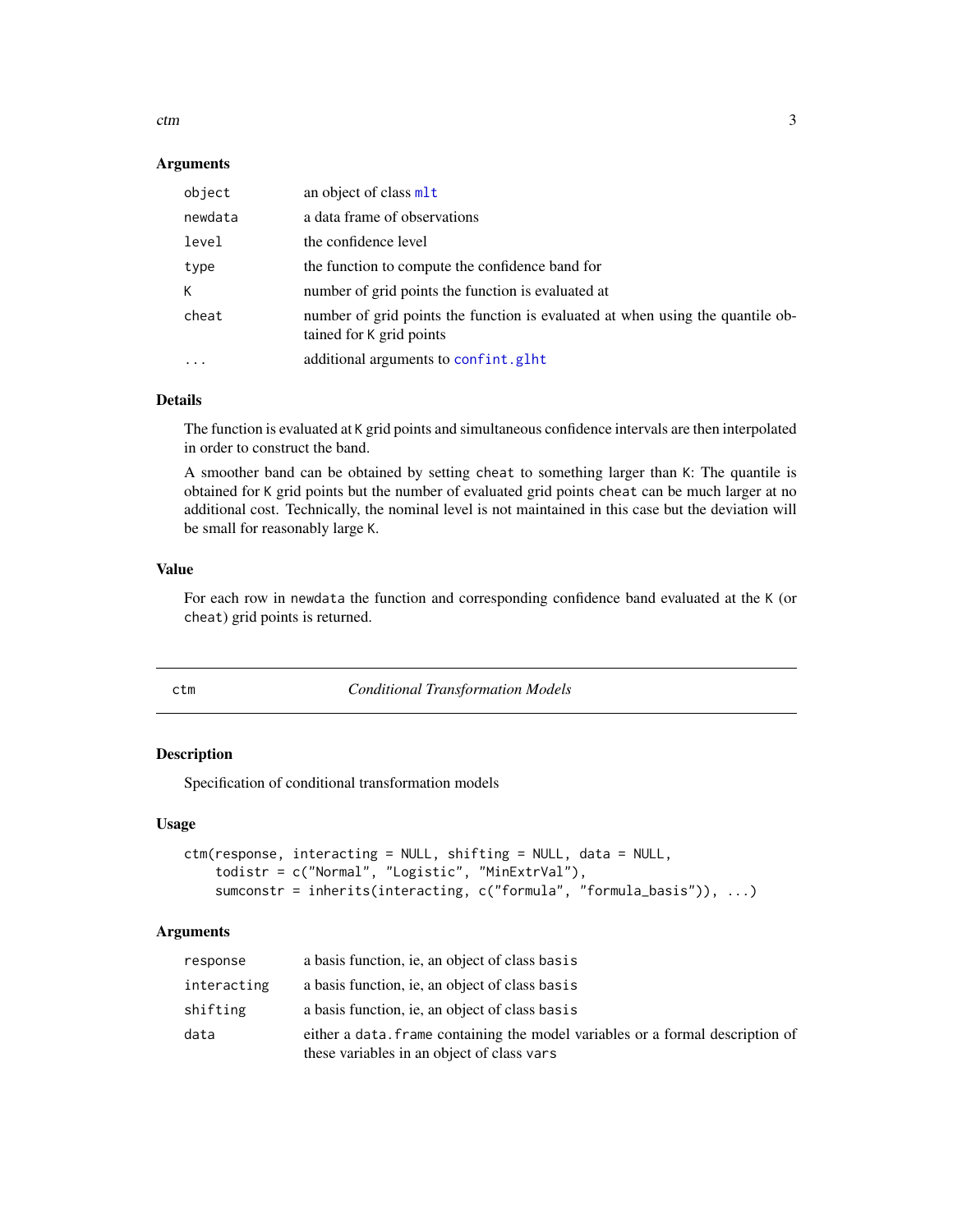<span id="page-3-0"></span>4 ctm-methods

| todistr   | a character vector describing the distribution to be transformed |
|-----------|------------------------------------------------------------------|
| sumconstr | a logical indicating if sum constraints shall be applied         |
| $\cdots$  | arguments to as basis when shifting is a formula                 |

## Details

This function only specifies the model which can then be fitted using [mlt](#page-4-1). The shift term is positive by default.

#### Value

An object of class ctm.

## References

Torsten Hothorn, Lisa Moest, Peter Buehlmann (2018), Most Likely Transformations, *Scandinavian Journal of Statistics*, 45(1), 110–134, doi: [10.1111/sjos.12291.](http://doi.org/10.1111/sjos.12291)

ctm-methods *Methods for ctm Objects*

#### Description

Methods for objects of class ctm

#### Usage

```
## S3 method for class 'ctm'
variable.names(object,
              which = c("all", "response", "interacting", "shifting"),
              ...)
## S3 method for class 'ctm'
coef(object, ...)
```
## Arguments

| object   | an unfitted conditional transformation model as returned by ctm |
|----------|-----------------------------------------------------------------|
| which    | a character specifying which names shall be returned            |
| $\cdots$ | additional arguments                                            |

### Details

coef can be used to get and set model parameters.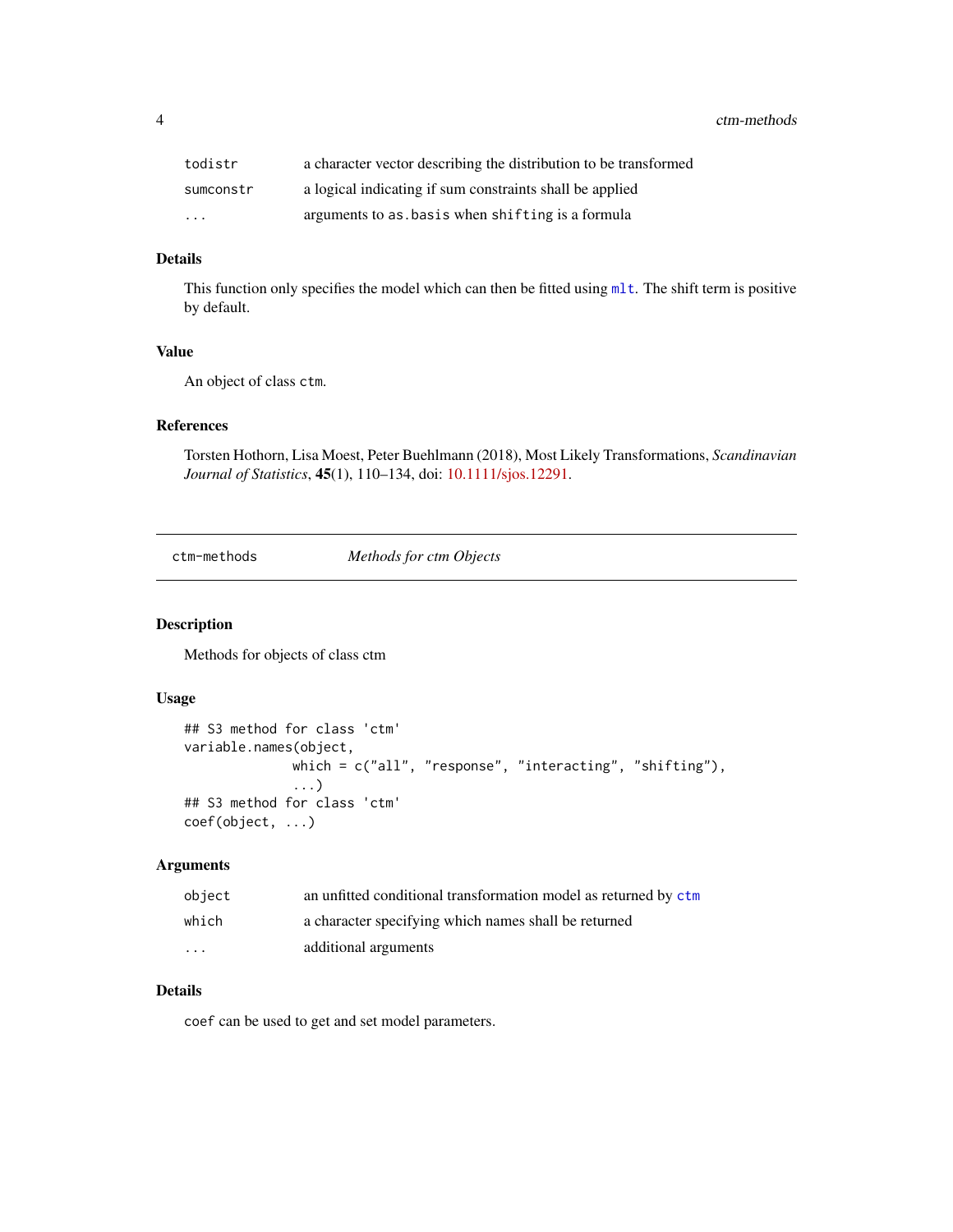## Description

Likelihood-based model estimation in conditional transformation models

## Usage

```
mlt(model, data, weights = NULL, offset = NULL, fixed = NULL, theta = NULL,
    pstart = NULL, scale = FALSE, dofit = TRUE, optim = mltoptim(), \dots)
```
#### Arguments

| model    | a conditional transformation model as specified by ctm                                                                |
|----------|-----------------------------------------------------------------------------------------------------------------------|
| data     | a data. frame containing all variables specified in model                                                             |
| weights  | an optional vector of weights                                                                                         |
| offset   | an optional vector of offset values                                                                                   |
| fixed    | a named vector of fixed regression coefficients; the names need to correspond to<br>column names of the design matrix |
| theta    | optional starting values for the model parameters                                                                     |
| pstart   | optional starting values for the distribution function evaluated at the data                                          |
| scale    | a logical indicating if (internal) scaling shall be applied to the model coefficients                                 |
| dofit    | a logical indicating if the model shall be fitted to the data (TRUE) or not                                           |
| optim    | a list of functions implementing suitable optimisers                                                                  |
| $\cdots$ | additional arguments, currently ignored                                                                               |

## Details

This function fits a conditional transformation model by searching for the most likely transformation as described in Hothorn et al. (2017).

## Value

An object of class mlt with corresponding methods.

## References

Torsten Hothorn, Lisa Moest, Peter Buehlmann (2018), Most Likely Transformations, *Scandinavian Journal of Statistics*, 45(1), 110–134, doi: [10.1111/sjos.12291.](http://doi.org/10.1111/sjos.12291)

<span id="page-4-1"></span><span id="page-4-0"></span>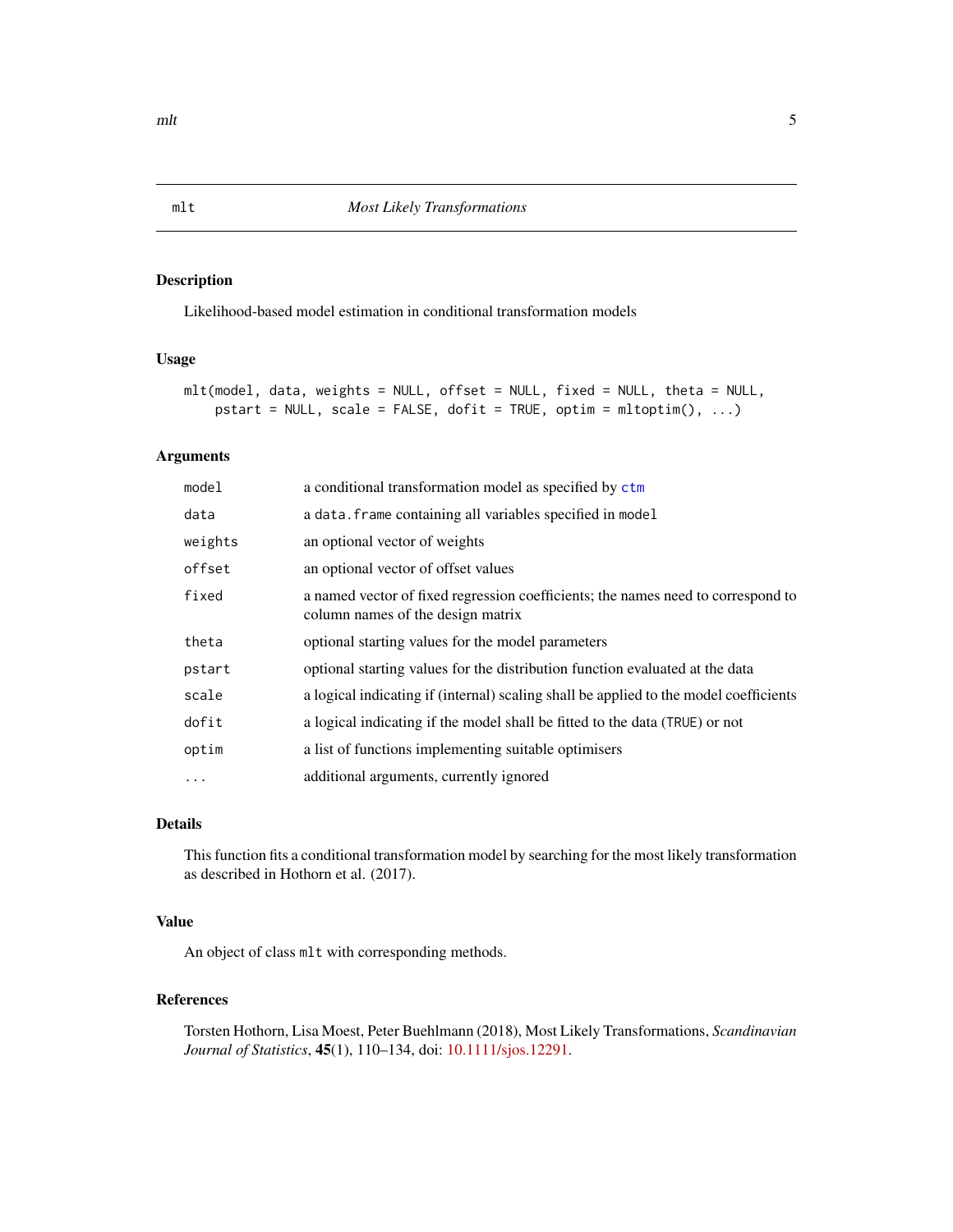#### Examples

```
### set-up conditional transformation model for conditional
### distribution of dist given speed
dist \leq numeric_var("dist", support = c(2.0, 100), bounds = c(0, \text{Inf}))
speed \leq numeric_var("speed", support = c(5.0, 23), bounds = c(0, \text{Inf}))
ctmm <- ctm(response = Bernstein_basis(dist, order = 4, ui = "increasing"),
            interacting = Bernstein_basis(speed, order = 3))
### fit model
(mltm <- mlt(ctmm, data = cars))
### plot data
plot(cars)
### predict quantiles and overlay data with model via a "quantile sheet"
q \le - predict(mltm, newdata = data.frame(speed = 0:24), type = "quantile",
             p = 2:8 / 10, K = 500tmp \leftarrow apply(q, 1, function(x) lines(0:24, x, type = "l"))
```
mlt-methods *Methods for mlt Objects*

#### **Description**

Methods for objects of class mlt

#### Usage

```
## S3 method for class 'mlt'
coef(object, fixed = TRUE, ...)
coef(object) <- value
## S3 method for class 'mlt'
weights(object, ...)
## S3 method for class 'mlt'
logLik(object, parm = coef(object, fixed = FALSE), w = NULL, newdata, ...)
## S3 method for class 'mlt'
vcov(object, parm = coef(object, fixed = FALSE), complete = FALSE, ...)
Hessian(object, ...)
## S3 method for class 'mlt'
Hessian(object, parm = coef(object, fixed = FALSE), ...)
Gradient(object, ...)
## S3 method for class 'mlt'
Gradient(object, parm = coef(object, fixed = FALSE), ...)
## S3 method for class 'mlt'
estfun(object, parm = coef(object, fixed = FALSE),
       w = NULL, newdata, ...)
## S3 method for class 'mlt'
```
<span id="page-5-0"></span>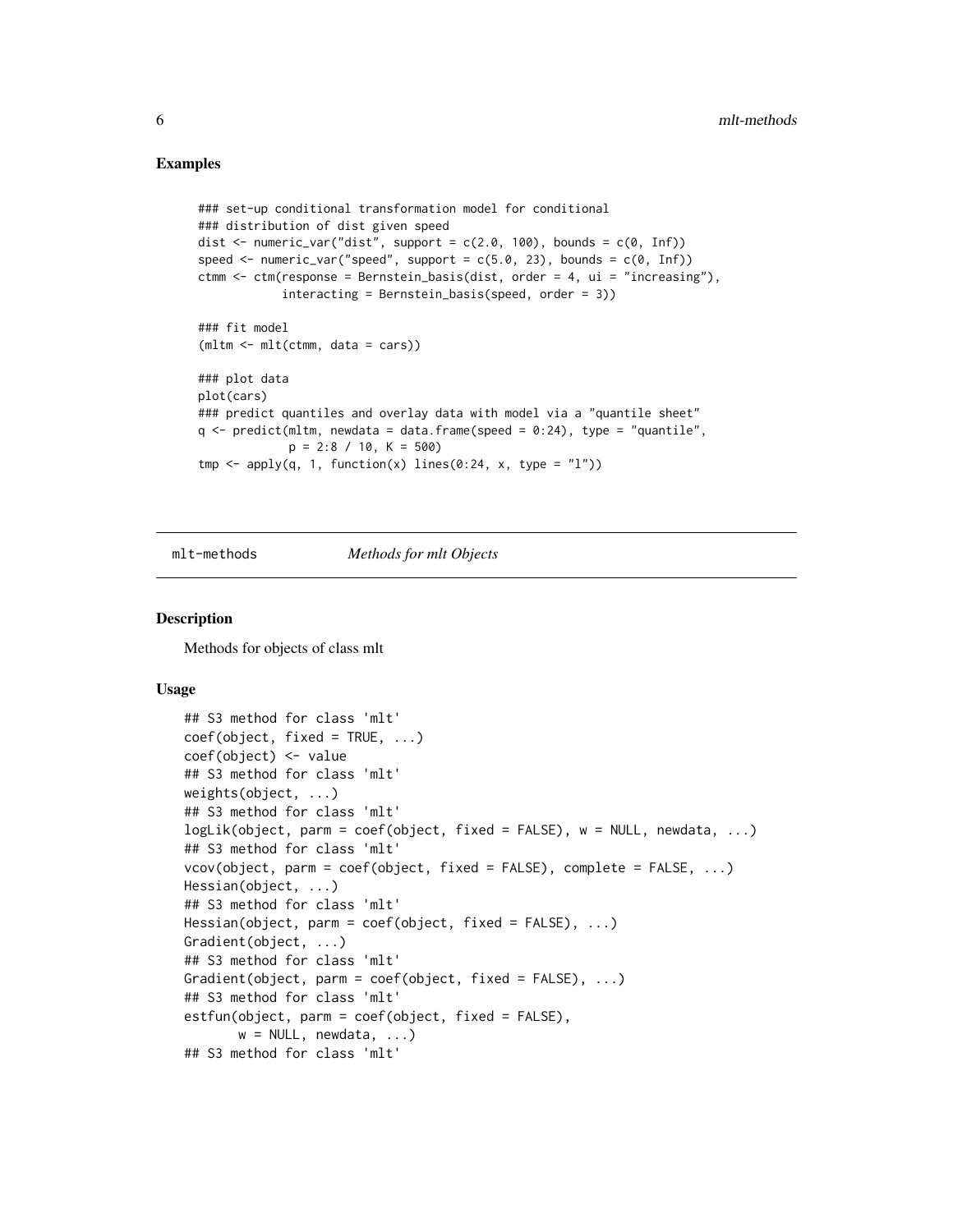#### <span id="page-6-0"></span>mlt-methods 7

```
mkgrid(object, n, ...)
## S3 method for class 'mlt'
bounds(object)
## S3 method for class 'mlt'
variable.names(object, ...)
## S3 method for class 'mlt_fit'
update(object, weights, subset = NULL, theta, ...)## S3 method for class 'mlt'
as.mlt(object)
```
## Arguments

| object   | a fitted conditional transformation model as returned by mlt                                                                                                                                            |
|----------|---------------------------------------------------------------------------------------------------------------------------------------------------------------------------------------------------------|
| fixed    | a logical indicating if only estimated coefficients (fixed = FALSE) should be<br>returned                                                                                                               |
| value    | coefficients to be assigned to the model                                                                                                                                                                |
| parm     | model parameters                                                                                                                                                                                        |
| W        | model weights                                                                                                                                                                                           |
| weights  | model weights                                                                                                                                                                                           |
| newdata  | an optional data frame of new observations. Allows evaluation of the log-<br>likelihood for a given model object on these new observations. The parameters<br>parm and w are ignored in this situation. |
| n        | number of grid points                                                                                                                                                                                   |
| subset   | an optional integer vector indicating the subset of observations to be used for<br>fitting.                                                                                                             |
| theta    | optional starting values for the model parameters                                                                                                                                                       |
| complete | currently ignored                                                                                                                                                                                       |
| $\cdots$ | additional arguments                                                                                                                                                                                    |

## Details

coef can be used to get and set model parameters, weights and logLik extract weights and evaluate the log-likelihood (also for parameters other than the maximum likelihood estimate). Hessian returns the Hessian and vcov the inverse thereof. Gradient gives the gradient (sum of the score contributions) and estfun the score contribution by each observation. mkgrid generates a grid of all variables (as returned by variable.names) in the model. update allows refitting the model with alternative weights and potentially different starting values. bounds gets bounds for bounded variables in the model.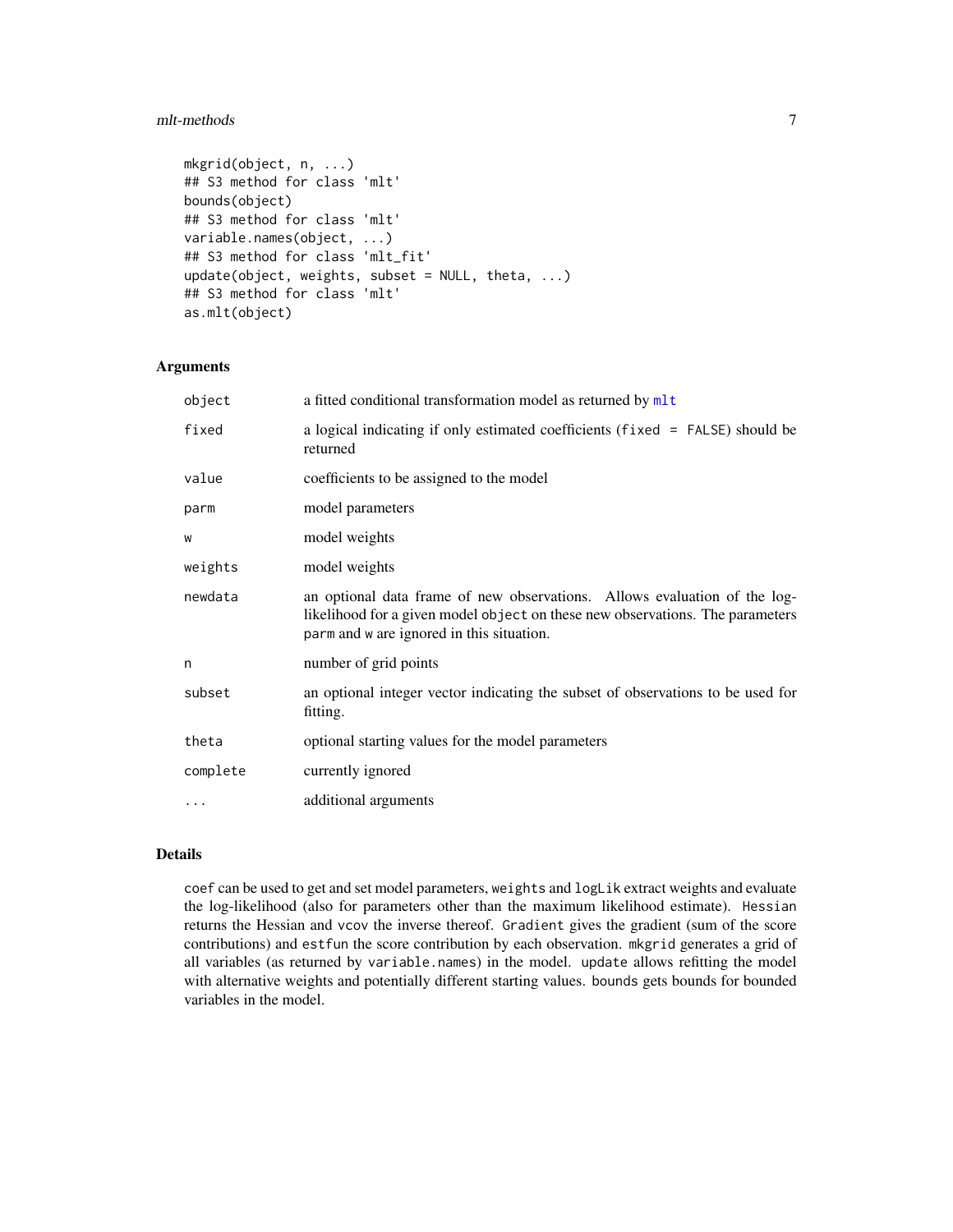<span id="page-7-0"></span>

## Description

Define optimisers and their control parameters

#### Usage

```
mltoptim(auglag = list(maxtry = 5, kkt2.check = FALSE),
         spg = list(maxit = 10000, quiet = TRUE, checkGrad = FALSE),
         trace = FALSE)
```
## Arguments

| auglag | A list with control parameters for the auglag optimiser. maxtry is the number<br>of times the algorithm is started on random starting values in case it failed with<br>the precomputed ones. |
|--------|----------------------------------------------------------------------------------------------------------------------------------------------------------------------------------------------|
| spg    | A list with control parameters for the BBopt im optimiser (calling spg internally).                                                                                                          |
| trace  | A logical switching trace reports by the optimisers off.                                                                                                                                     |

## Details

This function sets-up functions to be called in m1t internally.

## Value

A list of functions with arguments theta (starting values), f (log-likelihood), g (scores), ui and ci (linear inequality constraints). Adding further such functions is a way to add more optimisers to [mlt](#page-4-1). The first one in this list converging defines the resulting model.

plot-predict-simulate *Plots, Predictions and Samples from mlt Objects*

## Description

Plot, predict and sample from objects of class mlt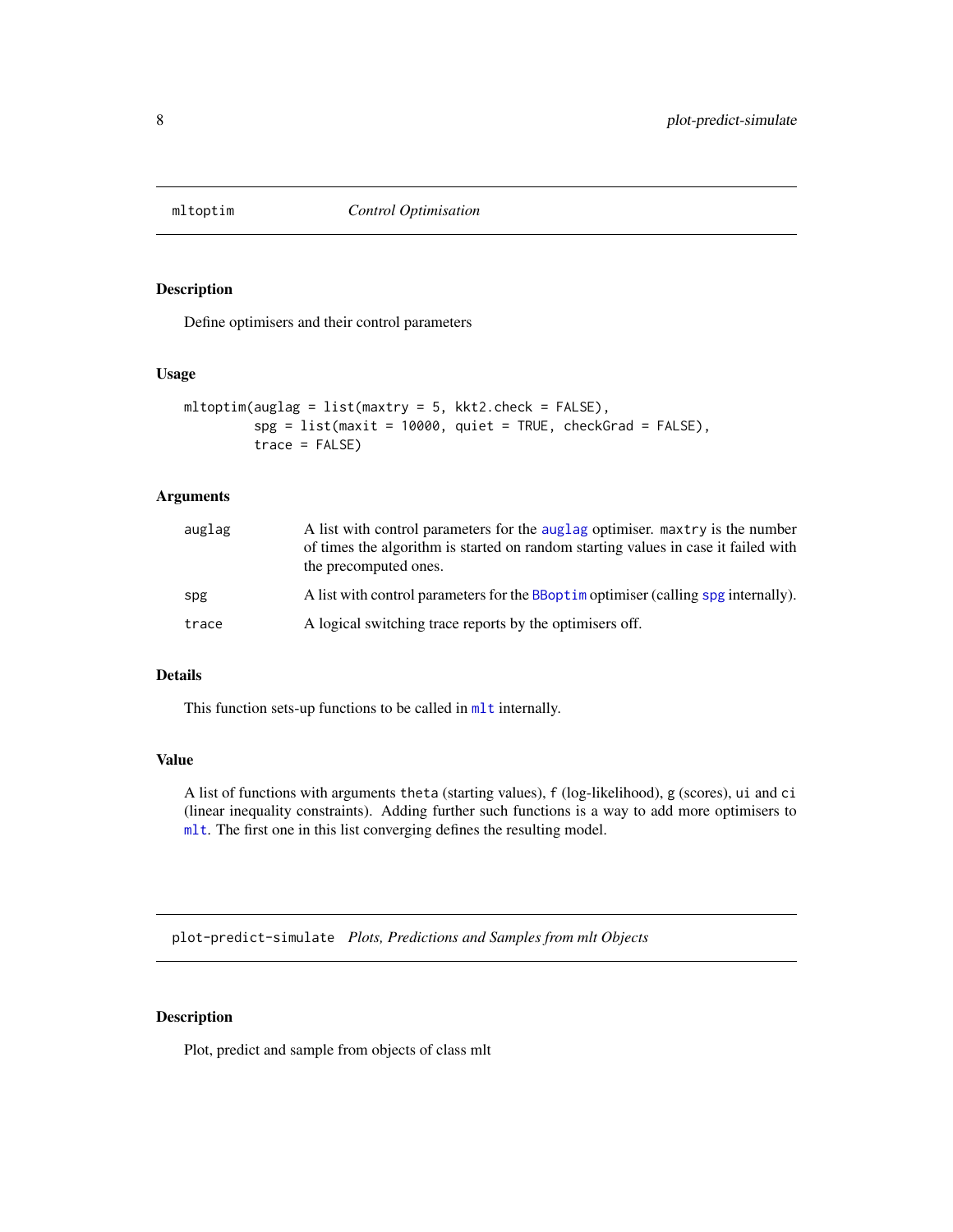## <span id="page-8-0"></span>plot-predict-simulate 9

#### Usage

```
## S3 method for class 'ctm'
plot(x, newdata, type = c("distribution", "survivor", "density",
     "logdensity", "hazard", "loghazard", "cumhazard", "quantile", "trafo"),
    q = NULL, prob = 1:(K - 1) / K, K = 50, col = rgb(.1, .1, .1, .1), add = FALSE,
     ...)
## S3 method for class 'mlt'
plot(x, ...)
## S3 method for class 'ctm'
predict(object, newdata, type = c("trafo", "distribution",
        "survivor", "density", "logdensity", "hazard", "loghazard", "cumhazard",
         "quantile"), terms = c("bresponse", "binteracting", "bshifting"),
         q = NULL, prob = NULL, K = 50, interpolate = TRUE, ...)
## S3 method for class 'mlt'
predict(object, newdata = object$data, ...)
## S3 method for class 'ctm'
simulate(object, nsim = 1, seed = NULL, newdata, K = 50, q = NULL,
         interpolate = TRUE, bysim = TRUE, ...## S3 method for class 'mlt'
simulate(object, nsim = 1, seed = NULL, newdata = object$data, bysim = TRUE, ...)
```
## Arguments

| object      | a fitted conditional transformation model as returned by mlt or an unfitted con-<br>ditional transformation model as returned by ctm                                                                                                                                                                                                                                |
|-------------|---------------------------------------------------------------------------------------------------------------------------------------------------------------------------------------------------------------------------------------------------------------------------------------------------------------------------------------------------------------------|
| X           | a fitted conditional transformation model as returned by mlt                                                                                                                                                                                                                                                                                                        |
| newdata     | an optional data frame of observations                                                                                                                                                                                                                                                                                                                              |
| type        | type of prediction or plot to generate                                                                                                                                                                                                                                                                                                                              |
| q           | quantiles at which to evaluate the model                                                                                                                                                                                                                                                                                                                            |
| prob        | probabilities for the evaluation of the quantile function (type = $"quantile"$ )                                                                                                                                                                                                                                                                                    |
| terms       | terms to evaluate for the predictions, corresponds to the argument response,<br>interacting and shifting in ctm                                                                                                                                                                                                                                                     |
| K           | number of grid points to generate (in the absence of q)                                                                                                                                                                                                                                                                                                             |
| col         | color for the lines to plot                                                                                                                                                                                                                                                                                                                                         |
| add         | logical indicating if a new plot shall be generated (the default)                                                                                                                                                                                                                                                                                                   |
| interpolate | logical indicating if quantiles shall be interpolated linearily                                                                                                                                                                                                                                                                                                     |
| nsim        | number of samples to generate                                                                                                                                                                                                                                                                                                                                       |
| seed        | optional seed for the random number generator                                                                                                                                                                                                                                                                                                                       |
| bysim       | logical, if TRUE a list with nsim elements is returned, each element is of length<br>nrow(newdata) and contains one sample from the conditional distribution for<br>each row of newdata. If FALSE, a list of length nrow(newdata) is returned, its<br>ith element of length nsim contains nsim samples from the conditional distribu-<br>tion given newdata $[i,].$ |
| $\cdots$    | additional arguments                                                                                                                                                                                                                                                                                                                                                |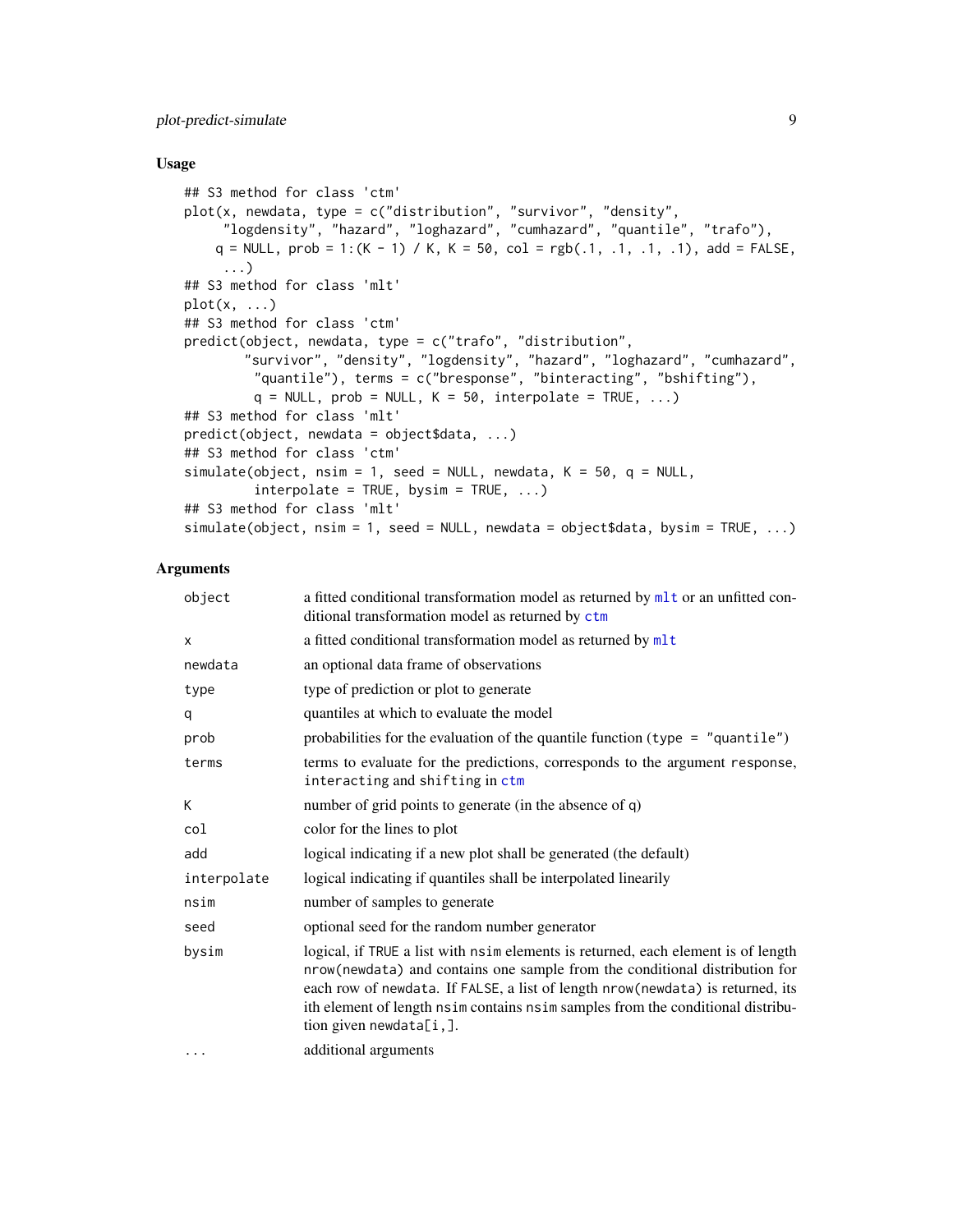#### Details

plot evaluates the transformation function over a grid of q values for all observations in newdata and plots these functions (according to type). predict evaluates the transformation function over a grid of q values for all observations in newdata and returns the result as a matrix (where \_columns\_ correspond to \_rows\_ in newdata). Note that the predict method for ctm objects requires all model coefficients to be specified in this unfitted model. simulate draws samples from object by numerical inversion of the quantile function.

#### R *Response Variable*

#### Description

Represent a possibly censored or truncated response variable

#### Usage

```
R(object, ...)
## S3 method for class 'numeric'
R(object = NA, cleft = NA, cright = NA,
   tleft = NA, tript = NA, tol = sqrt(.Machine$double.eps), ...)
## S3 method for class 'ordered'
R(object, cleft = NA, criight = NA, ...)## S3 method for class 'integer'
R(object, cleft = NA, criight = NA, bounds = c(0L, Inf), ...## S3 method for class 'factor'
R(object, ...)
## S3 method for class 'Surv'
R(object, ...)
as.Surv(object)
## S3 method for class 'response'
as.Surv(object)
```
#### Arguments

| object  | A vector of (conceptually) exact measurements or an object of class response<br>(for as . Surv) or a list. |
|---------|------------------------------------------------------------------------------------------------------------|
| cleft   | A vector of left borders of censored measurements                                                          |
| cright  | A vector of right borders of censored measurements                                                         |
| tleft   | A vector of left truncations                                                                               |
| tright  | A vector of right truncations                                                                              |
| tol     | Tolerance for checking if $cleft <$ cright                                                                 |
| bounds  | Range of possible values for integers                                                                      |
| $\cdot$ | other arguments, ignored except for tleft and tright to R. ordered and R. integer                          |
|         |                                                                                                            |

<span id="page-9-0"></span> $10$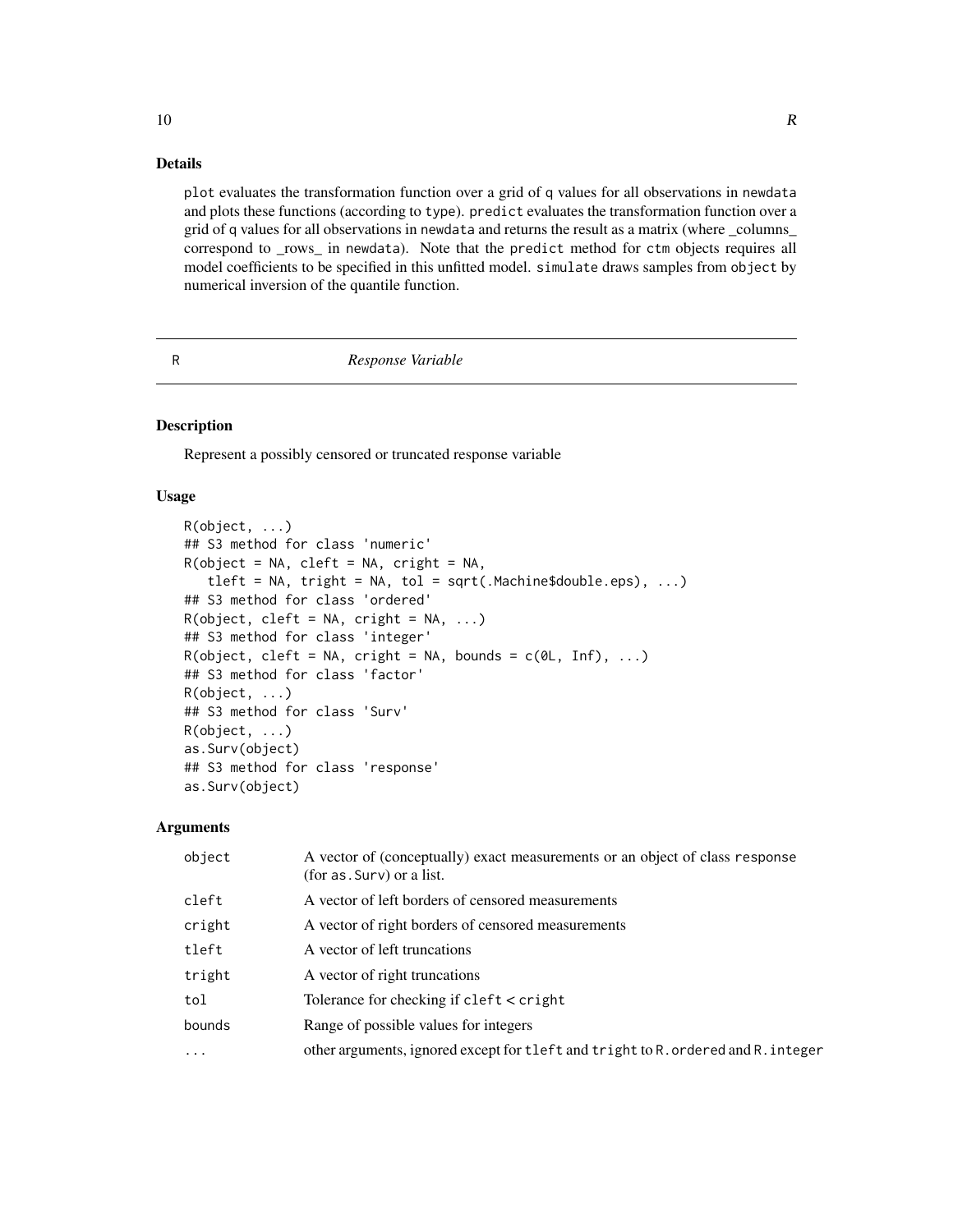## <span id="page-10-0"></span>Details

R is basically an extention of [Surv](#page-0-0) for the representation of arbitrarily censored or truncated measurements at any scale.

R applied to a list calls R for each of the list elements and returns a joint object.

## Examples

```
### ordered factor
R(g1(3, 3, labels = LETTERS[1:3]))
```